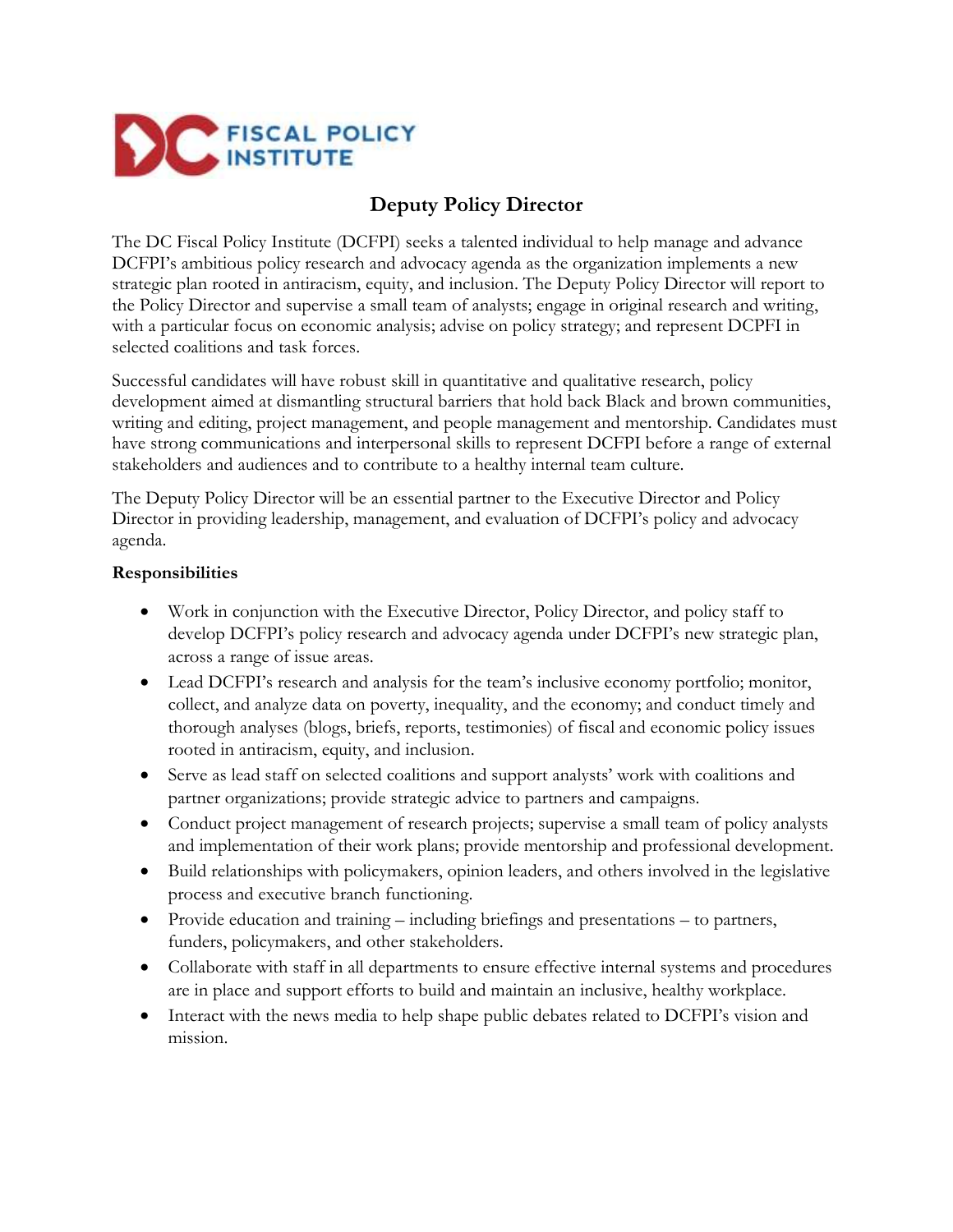### **Minimum Qualifications**

- Undergraduate degree and at least eight years of relevant experience, including at least 1 year of supervisory experience, working on economic policy, or tax and budget policy issues at the local, state, or federal level as legislative staff, executive branch staff, and/or as an independent researcher or advocate. A graduate degree in a relevant field may be substituted for two years of work experience.
- Extensive understanding of policies and programs that dismantle structural barriers to equity and opportunity, ability to develop high level vision and strategy to affect policy, and ability to balance the needs and demands of many stakeholders and competing priorities and interests.
- Clearly and consistently articulates a sophisticated understanding of racial equity and structural racism, its impact on policy, and the centrality of this analysis to policy change. Ability to integrate that knowledge into work projects and interactions by addressing structural implications and disproportionate impacts of policies, activities, and decisions on race, class and other group identities within the context of job responsibilities and projects.
- Exceptional leadership skills, a highly collaborative management style that centers equity and inclusion, and the ability to draw on and develop the talents of people from diverse backgrounds and experiences.
- Keen awareness of multiple group identities and their attendant dynamics, and consistently brings a high level of self-awareness, empathy, and social skills to work and interpersonal interactions.
- Excellent writing and public speaking skills, particularly the ability to communicate in compelling ways to a wide range of stakeholders about the importance of fiscal and economic policy change to achieving racial and ethnic equity.
- Exceptional ability to respond to multiple demands in a complex, fast-paced, and rapidly changing policy environment.
- Strong grasp of economic datasets, including ACS, CPS, BLS, BEA, and other surveys. Familiarity with DC policy issues and DC Government is a strong plus.

## **Compensation**

Starting salary is in the \$97,500 to \$107,500 range, depending on experience; excellent benefits include health insurance, dental and vision care, life and long-term disability insurance, retirement and generous vacation leave, sick leave, and holiday schedules.

## About DCFPI

The DC Fiscal Policy Institute promotes opportunity and widespread prosperity for all residents of the District of Columbia—especially Black and brown residents sidelined by racism and economic exclusion—through thoughtful policy solutions. With advocacy and movement-based partners, we work to achieve an equitable and inclusive economy through systemic change in the areas